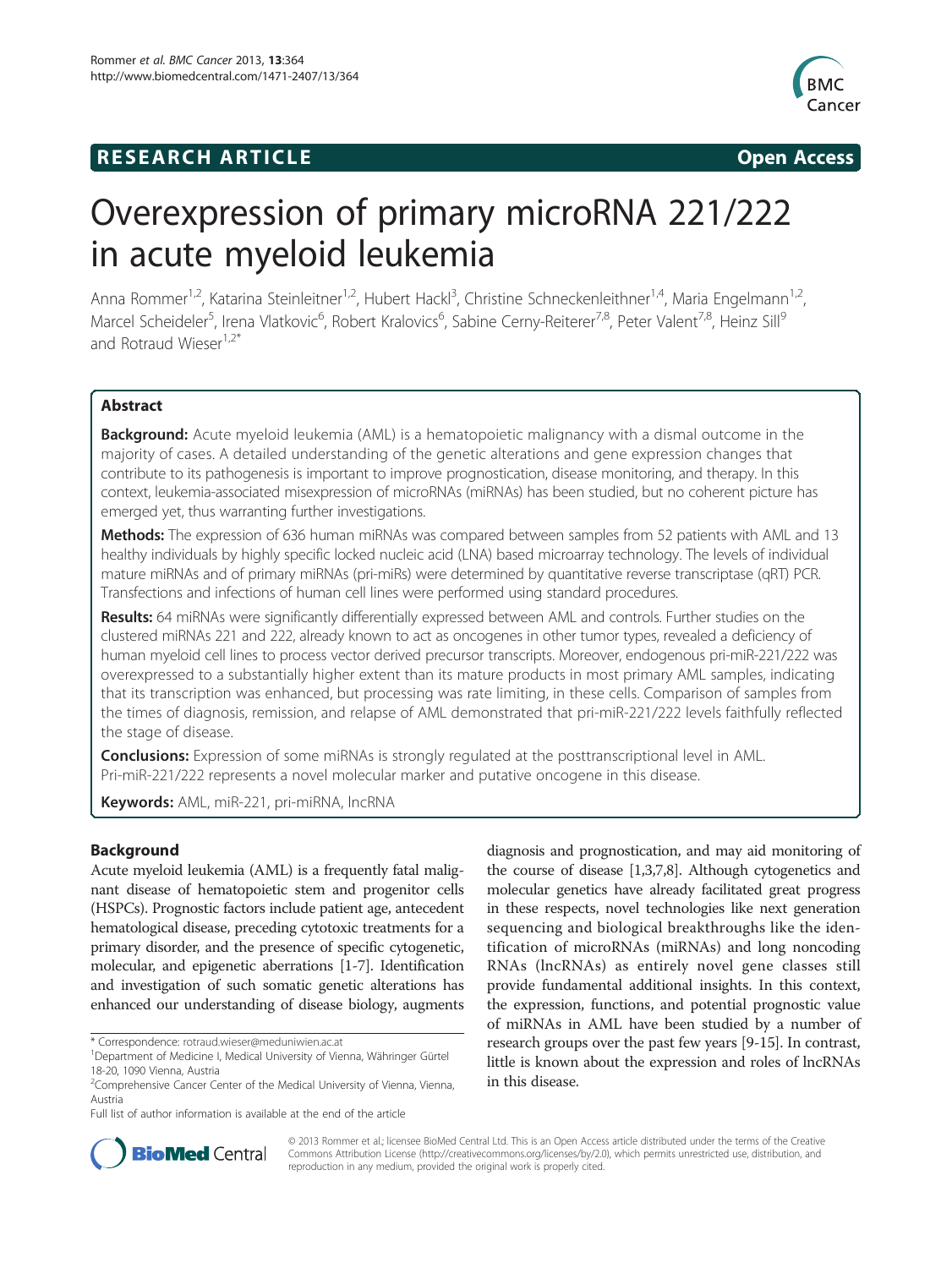miRNAs are small (~22 nucleotide, nt) RNA molecules which typically regulate multiple target genes at the levels of mRNA stability and translation efficiency [[16,17\]](#page-10-0). They are excised through sequential processing steps from larger, usually polymerase II transcribed, RNA molecules termed primary miRNAs (pri-miRNAs). One pri-miRNA molecule may give rise to one or several miRNA species, with the respective genomic region referred to as a miRNA cluster in the latter case [[18](#page-10-0)]. Classical pri-miRNA processing consists of two endonucleolytic cleavage steps: the first one is carried out in the nucleus by the RNase Drosha and gives rise to  $\sim$ 70 nt long, hairpin shaped precursor (pre-) miRNA molecules. These are exported to the cytoplasm and further processed by another RNase, Dicer, to yield mature miRNAs [\[18](#page-10-0)-[21](#page-10-0)]. After incorporation into the RNA induced silencing complex (RISC), miRNAs recognize their target mRNAs through a 7–8 nt seed sequence and repress their translation and stability [[16](#page-10-0),[17,20](#page-10-0),[21\]](#page-10-0). In addition to this well described way of action of mature miRNAs, biochemical and biological functions have recently been ascribed to some pri-miRNAs [[22](#page-10-0),[23\]](#page-10-0), thus greatly expanding the potential biological relevance of miRNA genes.

Large scale expression analyses of mature miRNAs revealed specific miRNA patterns that were associated with recurrent genetic abnormalities in AML [[10-12,24](#page-10-0)]. Certain miRNAs were deregulated in AML compared to healthy bone marrow (BM), peripheral blood (PB), or CD34 positive (CD34+) HSPCs [\[10-12,24,25](#page-10-0)], and miRNA signatures predictive of survival have been identified [[9,10](#page-10-0)]. However, results from different research groups exhibited only limited concordance, most likely due to differences between patient collectives, types of healthy control, and methodologies [\[13](#page-10-0)].

In this study, we re-addressed the question which miRNAs are differentially expressed between AML and healthy controls, and therefore might contribute to leukemogenesis. Using highly specific locked nucleic acid (LNA) oligonucleotide arrays capable of detecting 559 annotated and 77 proprietary human miRNAs, 64 miRNAs were found to be significantly misexpressed in AML. Further studies on the clustered miRNAs 221 and 222 revealed that pri-miR221/222 was overexpressed to a much higher extent than its mature products, which is best explained by an increased rate of transcription on the background of a limited processing capacity. Because pri-miR-221/222 is strongly overexpressed in a large proportion of patients with AML, it may represent a novel molecular marker and a putative oncogene in this disease.

## Methods

#### Primary samples from patients and controls

This study was approved by the Ethics Committee of the Medical University of Vienna (EK no 609/2011). In some

cases, archival samples were used. Written informed consent was obtained prior to sample collection from all other subjects. Data were analyzed anonymously.

For miRNA microarray hybridization, 52 AML PB samples and 13 control samples were used (Additional file [1](#page-9-0): Tables S1A and B). The AML samples had been collected at the time of diagnosis, strongly enriched for leukemic blasts using Ficoll, and vitally frozen. Of the healthy control samples, three were CD34+ HPSCs enriched from bone marrow (BM) and five were BM mononuclear cells (MNCs) (all purchased from Lonza, Basel, Switzerland). Another five were PB samples from healthy volunteers, and were subjected to erythrocyte lysis prior to RNA isolation (Additional file [1](#page-9-0): Table S1A). Twenty-two and 9 of these AML and control samples, respectively, were also used for qRT-PCR for mature miR-221 and 222. Characteristics of 27 additional diagnostic AML samples used to determine the ratio between pri-miR-221/222 and mature miR-221, as well as the expression of pri-miR-221/222 and other pri-miRNAs are summarized in Additional file [1](#page-9-0): Table S1C. Eight additional control samples used for qRT-PCR experiments are included in Additional file [1:](#page-9-0) Table S1A. To investigate pri-miR-221/222 expression during the course of disease, four paired samples from the time of diagnosis and remission and three paired samples from the time of diagnosis and relapse were analyzed (Additional file [1:](#page-9-0) Table S1D).

## Production and hybridization of miRNA microarrays, and primary data analysis

miRNA microarrays were produced as previously described [[26,27](#page-10-0)]. Briefly, LNA modified oligonucleotide probes specific for the 559 human miRNAs contained in miRBase version 9.2 [\(http://www.mirbase.org/\)](http://www.mirbase.org/) as well as probes for 77 proprietary miRPlus sequences (Exiqon, Vedbaek, Denmark) were spotted onto Hisens epoxy-coated glass slides (Schott Nexterion, Louisville, KY, USA) in eight replicates.

RNA was extracted with Trizol (Life Technologies, Carlsbad, CA, USA), subjected to quality control using a Bioanalyzer 2100 (Agilent Technologies, Santa Clara, CA, USA), and labelled with Hy3 using the miRCURY™ LNA microRNA array labelling kit (Exiqon). A Hy5 labelled mix of all samples was included in each hybridization as a common reference. Arrays were hybridized overnight at 60°C in microarray hybridization chambers (Corning, Corning, NY, USA). Hybridization and wash buffers from the miRCURY LNA microRNA Array Kit (Exiqon) were used according to the manufacturer's instructions. Arrays were scanned with a GenePix 4100A Microarray Scanner and evaluated with GenpixPro 5.1 software (Molecular Devices, Sunnyvale, CA, USA). Primary data analysis was performed using ArrayNorm [\[28](#page-11-0)]. Features were filtered for low quality spots, the local background was subtracted,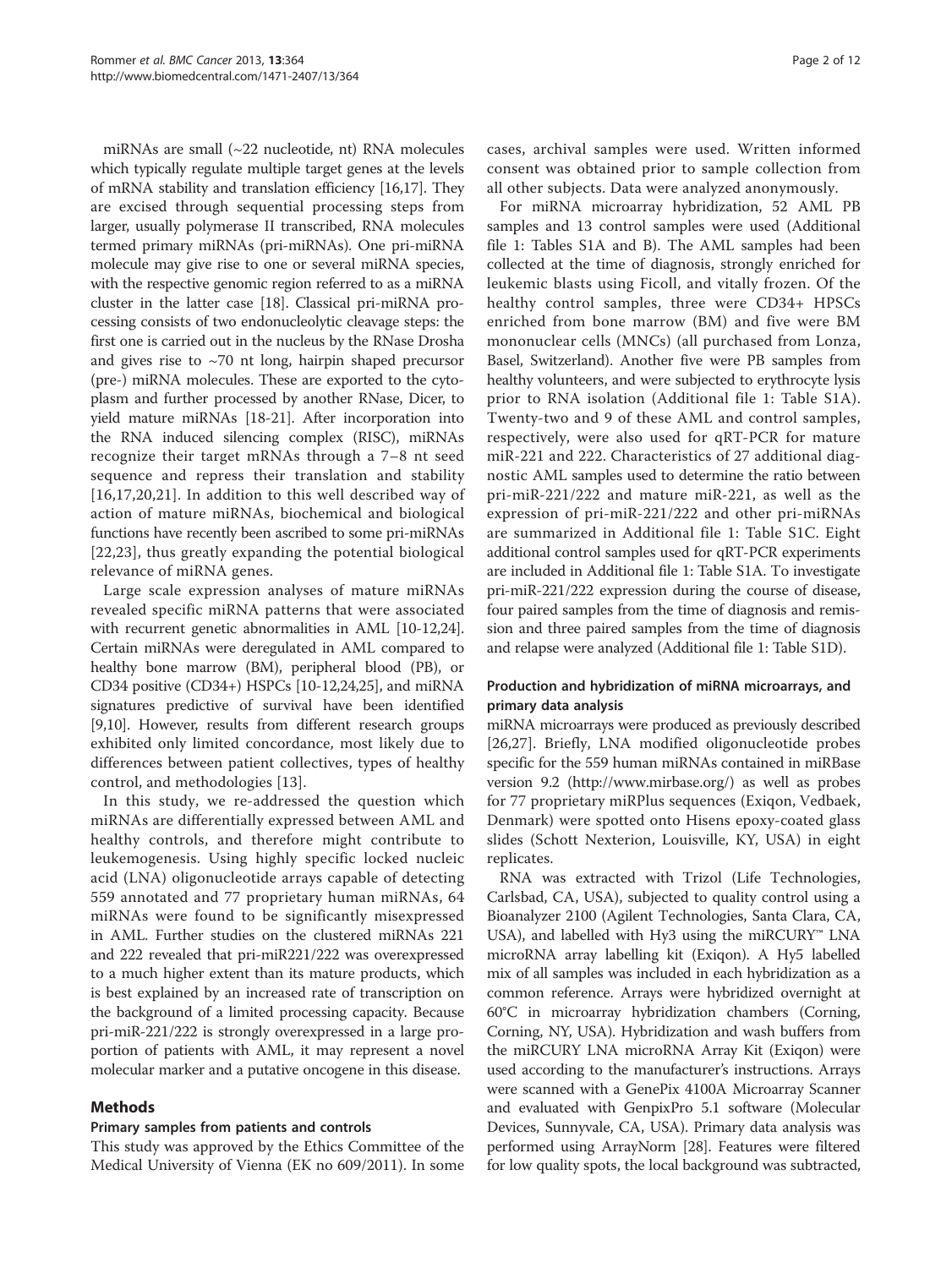spots were normalized to the global mean, and the ratios between the sample of interest and the common reference were log2 transformed.

## Cell lines, miRNA expression vectors, stable transfections, and infections

KG1 and KG1a cells [[29](#page-11-0)] were obtained from the German Collection of Microorganisms and Cell Cultures, Braunschweig, Germany. HNT34 [\[30](#page-11-0)] and MPD [\[31](#page-11-0)] cells were kindly provided by Dr. Hiroyuki Hamaguchi, Musashino Red Cross Hospital, Tokyo, Japan, and Dr. Cassandra Paul, Wright State University, Dayton. Ohio, USA, respectively. HL60 [\[32](#page-11-0)], HEL [[33\]](#page-11-0), U937 [[34](#page-11-0)], HeLa [\[35\]](#page-11-0), MCF7 [\[36\]](#page-11-0), and 293 T [\[37\]](#page-11-0) cells were obtained from cell culture collections of the Medical University of Vienna. All cell lines were regularly tested for mycoplasma contamination.

The human myeloid cell lines KG1, HL60, HEL, U937, MPD, and HNT34 were cultured in Roswell Park Memorial Institute (RPMI) 1640 medium supplemented with 10% Fetal Bovine Serum (FBS) and 1%Penicillin-Streptomycin-Glutamine (PSG; all from Life Technologies, Carlsbad, CA, USA) in a humidified incubator at 37°C and  $5\%CO<sub>2</sub>$ . The same media were used for KG1a cells, except that they contained 20%FBS. The adherent cell lines HeLa, MCF7, and 293 T were maintained in Dulbecco's Modified Eagle Medium (DMEM; Life Technologies) with 10%FBS and 1%PSG.

Plasmid miR-Vec-221/222, which contains the miR-221/222 cluster along with a blasticidin resistence gene in the pMSCV backbone, as well as the corresponding empty vector (miR-Vec) were kindly provided by the Agami lab [[38](#page-11-0)]. They were stably transfected into HL60 cells by electroporation and transfectants were selected using 2 μg/ml Blasticidin (Invivogen, San Diego, CA, USA).

pEZX-MR03-miR-221 (Homo sapiens microRNA miR-221 stem-loop expression clone, #HMIR0369), an HIV based lentiviral vector containing the miR-221 precursor, and pEZX-MR01-control (#CMIR0001-MR01), which contains a scrambled sequence instead, were obtained from GeneCopoeia (Rockville, Maryland, USA). They were infected into the myeloid cell lines HL60, KG-1, and KG-1a using standard procedures [\[39\]](#page-11-0). Infected cells were sorted for GFP positivity on a FACS Aria (BD Biosciences, NJ, USA).

## RNA extraction, cDNA synthesis, and quantitative reverse transcriptase PCR (qRT-PCR)

Total RNA was isolated from primary samples and cell lines using Trizol (Life Technologies). For detection of pri-miRNAs, RNA was treated with DNase I and converted to cDNA with M-MLV reverse transcriptase primed by random hexamer oligonucleotides (all reagents from Life

Technologies). qRT-PCR was performed in an ABI Step One Plus sequence detection system (Applied Biosystems, Life Technologies) using the Mesa Green qPCR Master Mix Plus (Eurogentec, Liège, Belgium) and the primers listed in Additional file [2](#page-9-0): Table S2A (synthesized by MWG Eurofins, Ebersberg, Germany). All primer pairs were subjected to standard curve analysis and yielded slopes between −3.0 and −3.5, indicating optimal or near optimal amplification efficiencies. Levels of mature miR-221 and miR-222 and of RNU6B were measured using Taqman assays (ID000524, hsa-miR-221 TaqMan Assay; ID002276, hsa-miR-222 TaqMan Assay; ID001093, mature miR control-RNU6B TaqMan Assay; Applied Biosystems). qRT-PCR reactions were performed in triplicate. The relative expression of pri-miRNAs compared to the housekeeping gene beta-2-microglobulin, and of mature miRNAs relative to RNU6B, were calculated according to the ΔΔCt method [[40](#page-11-0)].

## RNA deep sequencing analysis and prediction of putative pri-miR 221/222 transcripts

RNA deep sequencing optimized for detection of lncRNAs was performed as described [\[41](#page-11-0)]. In short, total RNA was extracted from human Hs27 foreskin fibroblasts with TRIreagent (Sigma-Aldrich, Seelze, Germany), treated with DNaseI (DNA-free kit, Ambion, Life Technologies), depleted of ribosomal RNA using RiboMinus Transcriptome Isolation Kit Human/Mouse (Life Technologies) and Ribo-Zero rRNA Removal Kit Human/Mouse/Rat (Epicentre Biotechnologies, Madison, WI, USA), and fragmented by hydrolysis. Double stranded cDNA was generated with SuperScript II Reverse Transcriptase (Life Technologies). The RNA-Seq library was prepared using the Chip-Seq DNA Sample Prep Kit (Illumina, San Diego, CA, USA), and sequenced using an Illumina Genome Analyzer II and Illumina HiSeq 2000 systems. 36 bp and 51 bp single end reads were aligned to human genome build hg18 using Bowtie [\(http://bowtie-bio.](http://bowtie-bio.sourceforge.net/index.shtml) [sourceforge.net/index.shtml\)](http://bowtie-bio.sourceforge.net/index.shtml) and visualized on the University of California Santa Cruz (UCSC) genome browser ([http://genome.ucsc.edu/\)](http://genome.ucsc.edu/) (Vlatkovic IM, manuscript in preparation), together with publically available global run-on sequencing (GRO-Seq) data [\[42\]](#page-11-0), ENCODE histone modification Chip-Seq data generated by the BROAD Institute, and RefSeq Genes.

## Cloning of reporter vectors, transient transfections, and luciferase reporter assays

Two fragments surrounding the transcription start site predicted for the putative 28.2 kb pri-miR-221/222 transcript were amplified from PB leukocyte genomic DNA using the primers shown in Additional file [2](#page-9-0): Table S2B and Phusion High Fidelity Polymerase (New England Biolabs, Ipswich, MA, USA). The resulting PCR products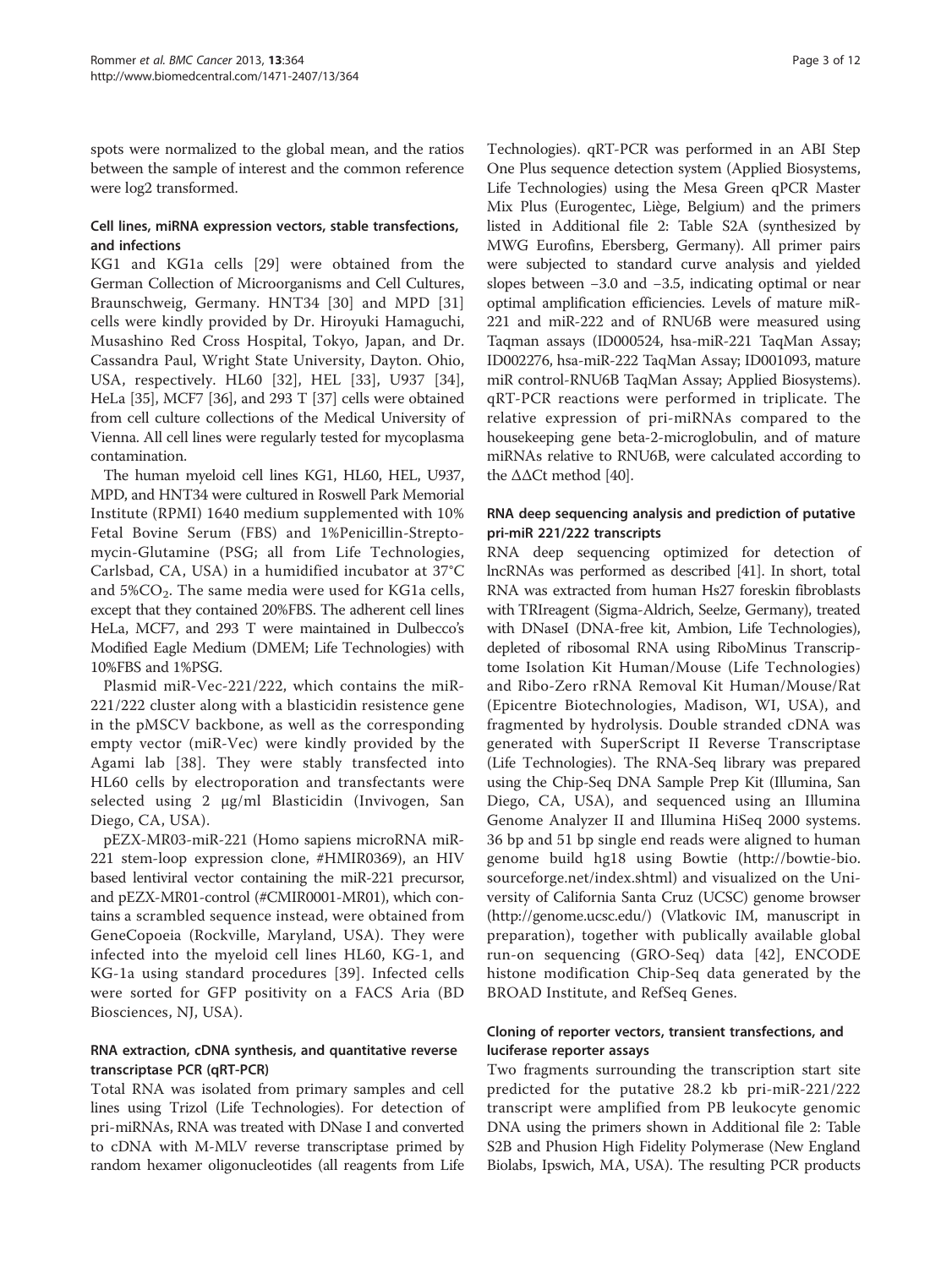were ligated into the pGL3-Promotor (pGL3-P) vector (Promega, Madison, WI, USA) using the SacI and XhoI restriction sites engineered onto the PCR primers to generate reporter vectors pGL3-P(−1874/+45) and pGL3-  $P(+17/+1952)$ .

Subconfluent cultures of 293 T, HeLa and MCF7 cells growing in 24-well plates were transfected with 1 μg of the indicated pGL3-P vector derivative and 30 ng of the renilla luciferase vector pGL 4.70 (Promega, Madison, WI, USA), using JetPei Transfection Reagent (Polyplus Transfections, Illkirch, France) according to the manufacturer's instructions. 48 h later, luciferase activities were measured using a Tristar LB941 (Berthold Technologies, Bad Wildbad, Germany) and the Dual-Luciferase Reporter Assay (Promega, Madison, WI, USA). Firefly luciferase activity was normalized to Renilla luciferase activity to control for transfection efficiency.

#### Statistical analyses

For statistical analyses of miRNA microarray data, only features with a valid human miRNA annotation, and which were detectable in at least half of the relevant samples (i.e., 27, 2, 3, and 3 of the AML, control CD34+, control BM, and control PB samples, respectively) were considered. One-way ANOVA was performed to test if a miRNA was differentially expressed in one of the classes, and a moderated t-test (R/Biconductor package limma) was used to test if a miRNA was differentially expressed between two respective classes. Resulting p-values were adjusted for multiple hypothesis testing based on the false discovery rate (FDR) [[43\]](#page-11-0).

Spearman's rank correlation was used to determine associations between miRNA expression as a continuous variable and the clinical parameters age, white blood cell count, percentage of blasts, lactate dehydrogenase (LDH), and cytogenetic risk. The point biserial correlation coefficient was used to show associations between miRNA expression and the dichotomous parameters gender and achievement of complete remission (CR), and significance was probed using the Wilcoxon rank-sum test. Associations between miRNA expression levels and the FAB type were given by the eta coefficient and significance was calculated by one-way ANOVA. All p-values were adjusted for multiple hypothesis testing based on the FDR [\[43](#page-11-0)]. All calculations were performed using R.

For experiments using cultured cells at least three independent biological replicates were performed. Results are expressed as means ± standard error of the mean (SEM), or, where indicated, one representative experiment with standard deviations (SDs) from technical replicates is shown. Student's two-tailed t-test at a significance level of 0.05 was employed to probe differences between groups for statistical significance.

#### **Results**

#### Microarray analyses identify miRNAs deregulated in AML compared to healthy controls

To compare miRNA expression profiles between AML and normal controls, RNA from 52 AML samples (Additional file [1](#page-9-0): Table S1B; enriched for leukemic blasts through Ficoll purification) and 13 healthy donors (5 peripheral blood (PB), 5 bone marrow (BM), and 3 BM CD34+; Additional file [1](#page-9-0): Table S1A) was hybridized to microarrays containing LNA probes specifically detecting 559 human miRNAs deposited in miRBase 9.2 as well as 77 proprietary miRPlus sequences. Only miRNAs that were expressed in more than half of each the AML, healthy PB, healthy BM, and healthy CD34+ samples were considered for the respective comparisons. At a false discovery rate (FDR) of <5%, 3 miRNAs were up- and 10 downregulated in AML versus control CD34+ cells. 23 miRNAs were upand 22 downregulated in AML compared to healthy BM, and 17 miRNAs were expressed at higher and 19 at lower levels in AML than in normal PB. 22 of these miRNAs were deregulated compared to two out of the three control tissues, and only four showed significantly altered expression with respect to all three types of control (Additional file [3](#page-9-0): Table S3).

miRNA expression patterns were also tested for associations with preclinical and clinical parameters, namely, sex, age, French-Amercian-British (FAB) type, white blood cell count (WBC), blast percentage, lactate dehydrogenase (LDH) levels, cytogenetic risk, and achievement of complete remission (CR). At an FDR of <5%, significant associations were found between miRNA levels and blast percentage, cytogenetic risk, and sex (Additional file [4](#page-9-0): Table S4).

## Myeloid leukemia cell lines and primary AML samples display a limited pri-miR-221/222 processing capacity

miR-221 and miR-222, which together form a cluster located in chromosome band Xp11.3, were chosen for further analyses because i) according to our array data they were among the most strongly overexpressed miRNAs in AML (Additional file [3:](#page-9-0) Table S3); ii) they are two of only a few miRNAs consistently reported to be overexpressed in AML [[12,24,25,](#page-10-0)[44\]](#page-11-0); and iii) they had been implicated as oncogenes in a number of other malignancies [[38,45](#page-11-0)-[49](#page-11-0)]. qRT-PCR confirmed that mature miR-221 was significantly upregulated in AML compared to healthy controls (Figure [1A](#page-4-0)). For miR-222, a trend towards differential expression was observed (Figure [1](#page-4-0)B).

To study the biological effects of miR-221 and miR-222 in human myeloid cells, we introduced suitable expression vectors into the cell lines HL60, KG1, and KG1a. However, neither blasticidin resistant HL60 clones obtained after transfection with miR-Vec-221/222 [\[38\]](#page-11-0), nor GFP positive HL60, KG1, or KG1a cell populations sorted after infection with pEZX-MR03-miR-221 exhibited increased expression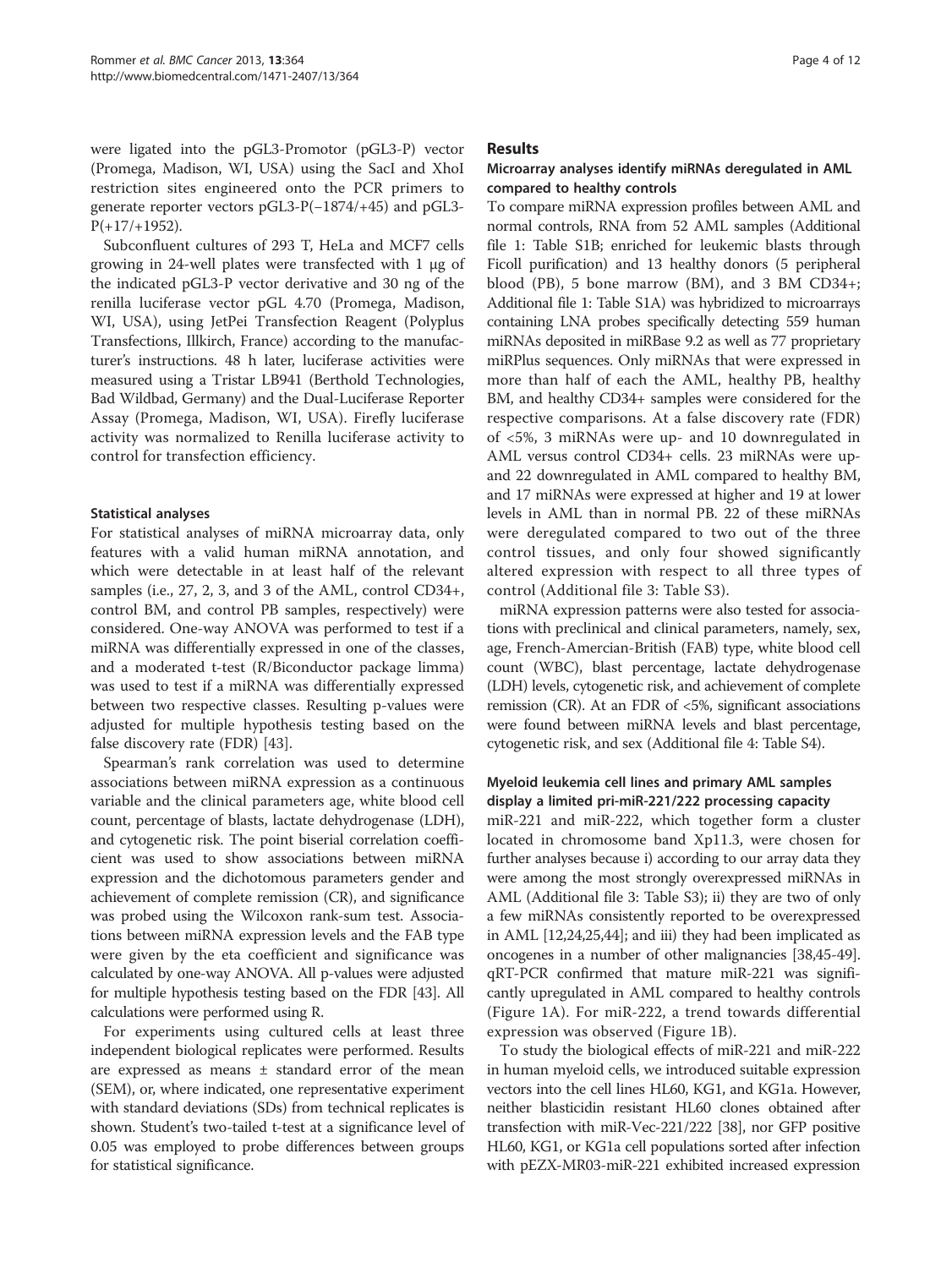miR-221 levels

miR-221 levels

**B**

miR-222 levels

miR-222 levels

<span id="page-4-0"></span>**A**

of mature miR-221 or miR-222 (Additional file [5](#page-9-0): Figure all of which had also been included in the microarray experiments, were subjected to Taqman qRT-PCR to measure mature miR-221 (A) or miR-222 (B). Expression values were calculated according to the ΔΔCt method [[40\]](#page-11-0), with RNU6B as internal reference and PB from healthy donor A as calibrator. \*, p < 0.05; n.s., not significant  $(miR-222, p = 0.064)$ .

Figure 1 Mature miR-221 is overexpressed in AML. 22 blastenriched AML samples and 9 healthy controls (3 CD34+, 3 BM, 3 PB),

AML controls

n.s

AML controls

**\***

S1A, and data not shown). In contrast, miR-221 was clearly elevated after transient transfection of HeLa cells with pEZX-MR03-miR-221 (Additional file [5:](#page-9-0) Figure S1B), demonstrating that this vector was functional. Furthermore, qPCR showed that, other than the mature miR-221, its precursor was indeed overexpressed in the pEZX-MR03-miR-221 infected myeloid cell lines (Additional file [5:](#page-9-0) Figure S1C), indicating that these cell lines are able to transcribe pre-miR-221 from the pEZX-MR03 vector, but process it inefficiently, possibly due to a saturation effect.

To investigate whether the presumed processing deficiency also affected endogenous miR-221/222, qRT-PCR was performed on a panel of human myeloid cell lines. Because PCR cannot selectively measure pre- versus pri-miRNAs, and efficient reverse transcription of the short pre-miRNA molecules into full-length, PCR amplifiable cDNAs is unlikely based on technical considerations, the RNA species expected to be predominantly measured in these assays is pri-miR-221/222. The miR-221:pri-miR-221/222 ratio was moderately decreased in the myeloid cell lines compared to HeLa cells (Figure 2A), indicating that the capacity of myeloid cells to process endogenous pri-miR-221/222 may be compromised to some extent.



More importantly, the miR-221:pri-miR-221/222 ratio was strongly reduced in primary AML cells compared to PB and BM cells from healthy donors (Figure 2B). This could indicate that a pri-miR-221/222 processing defect is acquired during leukemogenesis, or that hematopoietic cells have an a priori limited pri-miR-221/222 processing capacity that becomes saturated when this pri-miRNA is transcriptionally upregulated in the context of leukemia.

#### pri-miR-221/222 is universally overexpressed in AML

The experiments shown in Figure 2B had revealed that pri-miR-221/222 was overexpressed to a substantially higher degree than its mature derivatives in AML versus healthy controls. Analysis of additional primary PB samples confirmed that pri-miR-221/222 levels were strongly elevated in AML (mean, 72.4-fold; median, 50.3-fold;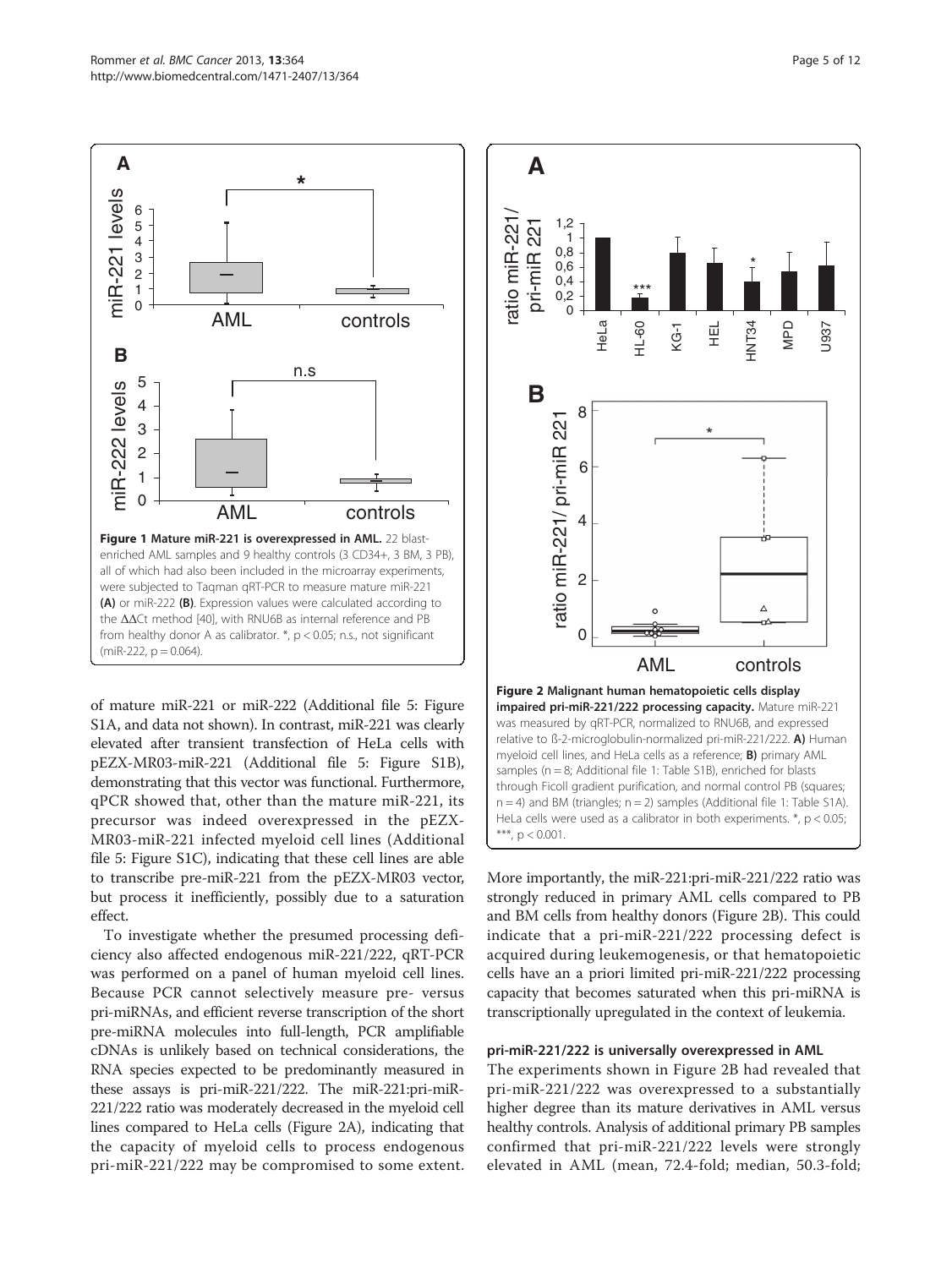<span id="page-5-0"></span>range, 13.7 - 332.5-fold relative to the mean expression in 6 healthy PB samples, Figure 3A). Similar results were obtained with BM samples (Figure 3B).

#### pri-miRNAs are not generally overexpressed in AML

Since pri-miRNA processing involves both general and miRNA specific factors [\[17,19-21\]](#page-10-0), the limited processing capacity apparent in AML could be exclusive to primiR-221/222 or affect other pri-miRNAs as well. To address this question, 6 AML and 3 normal PB samples were subjected to qRT-PCR for pri-miR-15b, pri-miR-17, pri-miR-21, and pri-miR-223. These pri-miRNAs were chosen because the corresponding mature miRNAs were readily detectable in our microarray analyses, and exhibited different patterns of expression in AML and healthy controls (Additional file [3](#page-9-0): Table S3). While mature miR-15b was downregulated in AML (Additional file [3](#page-9-0): Table S3), the corresponding pri-miRNA was consistently and significantly overexpressed, albeit to a lesser extent than pri-miR-221/222 (Figure [4A](#page-6-0),C). Pri-miR-17, pri-miR-21 and pri-miR-223 were elevated even more moderately and in a non-significant manner (Figure [4](#page-6-0)B,D,E). These results suggest that AML cells have a limited processing capacity affecting some, but not all, pri-miRNAs, with a particularly strong effect on pri-miR-221/222.

## The pri-miR-221/222 transcript overexpressed in AML is at least 23 kb long

The pri-miR-221/222 transcript was previously reported to be  $\sim$ 2.1 kb in size in breast cancer cells [[50](#page-11-0)]. However, publically available global run-on sequencing (GRO-Seq) data from IMR90 primary lung fibroblasts, showing the density of RNA polymerase involved in transcription [[42\]](#page-11-0), and RNA-seq data from Hs27 foreskin fibroblasts (IV, manuscript in preparation) indicated the possible existence of pri-miR-221/222 transcripts of 28.2 and 108.5 kb,

both expressed from the minus strand (Figure [5](#page-7-0)A). Their transcriptional orientation was confirmed by ENCODE H3K4me3 peaks, which mark active promoters, and were present in the promoter regions predicted based on the sequencing data. A third putative pri-miR-221/222 transcript of 5.6 kb was mapped based only on H3K4me3 peaks in HMEC cells. All three transcripts would terminate at the same position and contain the sequences for mature miR-221 and miR-222 around 3 and 4 kb, respectively, from their 3'-ends (Figure [5A](#page-7-0)).

To investigate whether any of these transcripts was expressed in AML, we designed primer pairs for regions near the 5'-ends of each of them, and another pair for a region 3' of miR-221 (Figure [5](#page-7-0)A). qRT-PCR on 3 AML and 2 healthy control PB samples showed that the amplicons near the predicted 5'-ends of the 5.6 and 28.2 kb transcripts were strongly elevated in AML, while the amplicon near the 5'-end of the putative 108.5 kb transcript and the 3' amplicon displayed inconsistent behaviour (Figure [5B](#page-7-0)-F). Even though these experiments do not formally prove that the amplicons exhibiting similar expression patterns belong to the same transcript, this interpretation is supported by the RNA sequencing data, which strongly suggest the expression of one continuous RNA from this region, and by the fact that according to the UCSC genome browser no other known genes or transcripts are located there. Based on the positions of the primers used (Figure [5](#page-7-0)A), our results indicate that the pri-miR-221/222 transcript overexpressed in AML starts no more than 2 kb downstream of the 5'-end of the putative 28.2 kb transcript and ends less than 1.5 kb downstream of the miR-221 sequence, making for a total length of at least 23 kb.

To confirm that the region surrounding the presumed pri-miR-221/222 transcriptional start site (TSS) does indeed have transcription activating potential,



Figure 3 pri-miR-221/222 is strongly overexpressed in AML. pri-miR-221/222 levels were measured by qRT-PCR and normalized to those of the housekeeping gene ß-2-microglobulin using the ΔΔct method [[40](#page-11-0)], with PB from healthy donor A as a calibrator in both panels. Please note that the scale of the y-axis differs between the panels. A) PB from 18 AML and 6 healthy controls (of which 3 and 4, respectively, had also been used in the experiment shown in Figure [2](#page-4-0)B; Additional file [1:](#page-9-0) Tables S1A-C); NPB, normal peripheral blood. **B)** BM from 19 AML (Additional file 1: Table S1C) and 8 healthy controls (Additional file [1:](#page-9-0) Table S1A; two controls had also been used for the experiment in Figure [2B](#page-4-0)); NBM, normal bone marrow. AML samples were enriched for leukemic blasts through Ficoll gradient purification. \*, p < 0.05; \*\*, p < 0.01.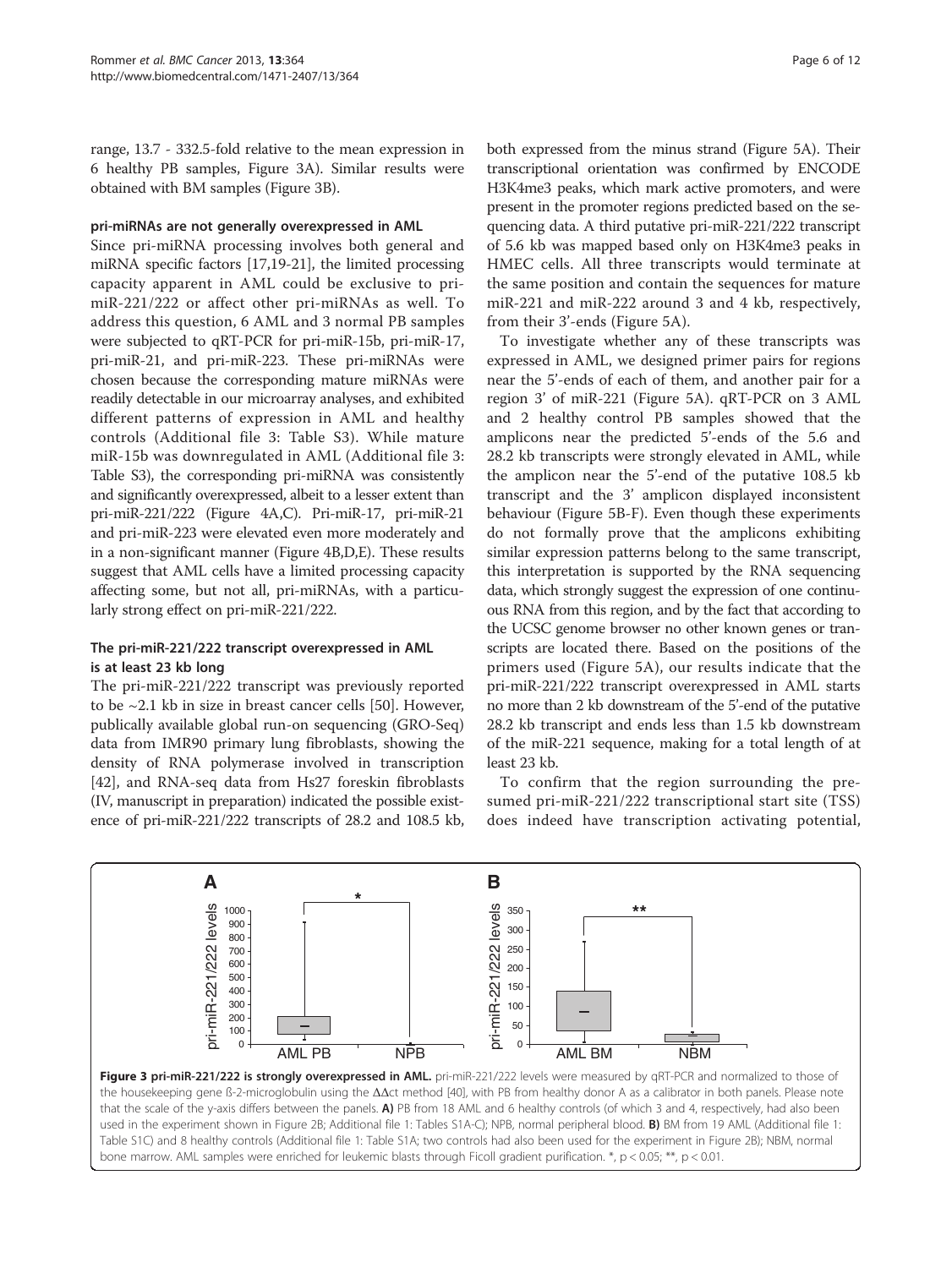two fragments encompassing the regions from −1874 to +45 and from +17 to +1952 relative to the estimated start site of the predicted 28.2 kb transcript were cloned into the luciferase reporter vector pGL3-Promoter to yield plasmids pGL3-P(−1874/+45) and pGL3-P(+17/+1952). Because human hematopoietic cell lines are notoriously difficult to transfect, luciferase assays were performed in readily transfectable adherent cell lines. The luciferase activity of pGL3-P(+17/+1952) was approximately 13-fold higher than that of empty pGL3-P in MCF7 cells, while the upstream fragment increased the transcriptional activity of the reporter only about twofold (Figure [5G](#page-7-0)). Comparable results were obtained in 293 T and HeLa

cells (Additional file [6:](#page-9-0) Figure S2). These data confirm

that a region in the immediate vicinity of the predicted pri-miR-221/222 TSS can indeed promote transcription in human cells.

#### pri-miR-221/222 levels reflect the disease stage in AML

Finally, we asked whether pri-miR-221/222 expression would reflect the disease stage in AML. qRT-PCR on paired samples from four AML patients from the time of diagnosis and remission showed that pri-miR-221/222 expression was high at the former time point, and declined to control levels at the latter (Figure [6](#page-8-0)A). In contrast, when paired diagnostic and relapse samples from three AML patients were examined, pri-miR-221/222 expression was comparable between the two time points (Figure [6B](#page-8-0)).

<span id="page-6-0"></span>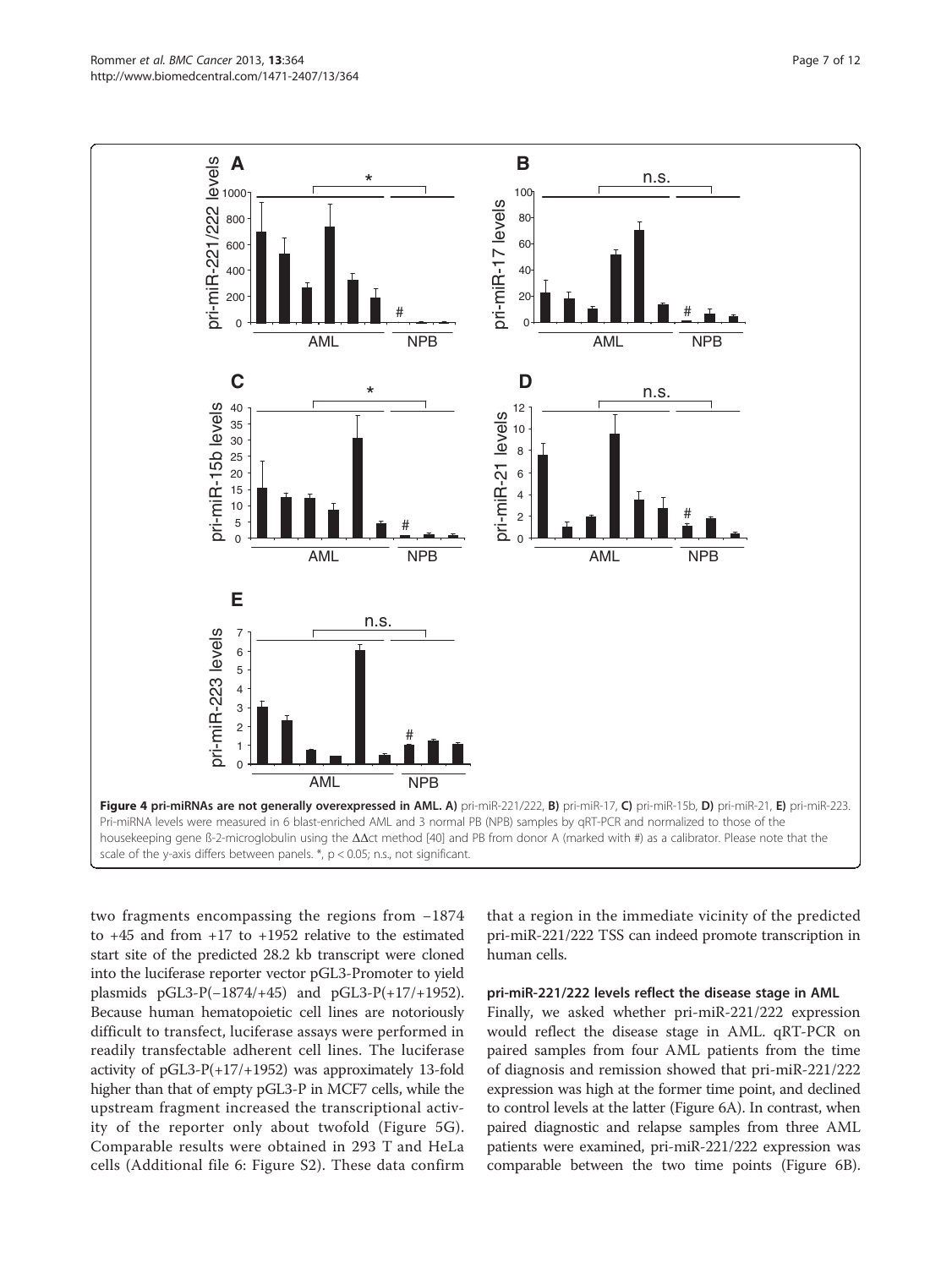<span id="page-7-0"></span>

Similar results were obtained with the primers near the 5'-end of the putative 28.2 kb transcript (data not shown).

## **Discussion**

To identify miRNAs potentially contributing to leukemogenesis, the miRNA expression profiles of 52 AML samples were compared to those of hematopoietic cells from 13 healthy donors. Using microarrays containing highly specific LNA probes for over 600 human miRNAs - a substantially larger number than in most previous studies - 64 miRNAs were found to be misexpressed in AML in a statistically significant manner. Interestingly, subsequent studies on miR-221, one of the miRNAs most consistently overexpressed in AML, revealed a limited capacity of malignant myeloid cells to process its precursor forms. Firstly, only precursor, but not mature miR-221 levels were increased after introduction of appropriate expression vectors into several different human

hematopoietic cell lines, and secondly, primary AML cells overexpressed pri-miR-221/222 to a much higher extent than its mature products. Because processing of vectorborne miRNA precursors, like that of endogenous primiRNAs, requires consecutive cleavage by Drosha and Dicer, the most plausible explanation of these results is a limited pri-miR-221/222 processing capacity at the Drosha level. pri-miR-221/222 overexpression was present in a high proportion of the patients investigated in this study (84%; 31/37 patients in the experiment shown in Figure [3](#page-5-0), using the mean plus 3 standard deviations of the respective healthy controls as a cutoff for overexpression), so that the conclusion appears justified that it is a common phenomenon in AML. Underscoring the association between pri-miR-221/222 overexpression and AML, analysis of samples from the times of diagnosis, remission, and relapse showed that pri-miR-221/222 levels faithfully reflected the stage of disease.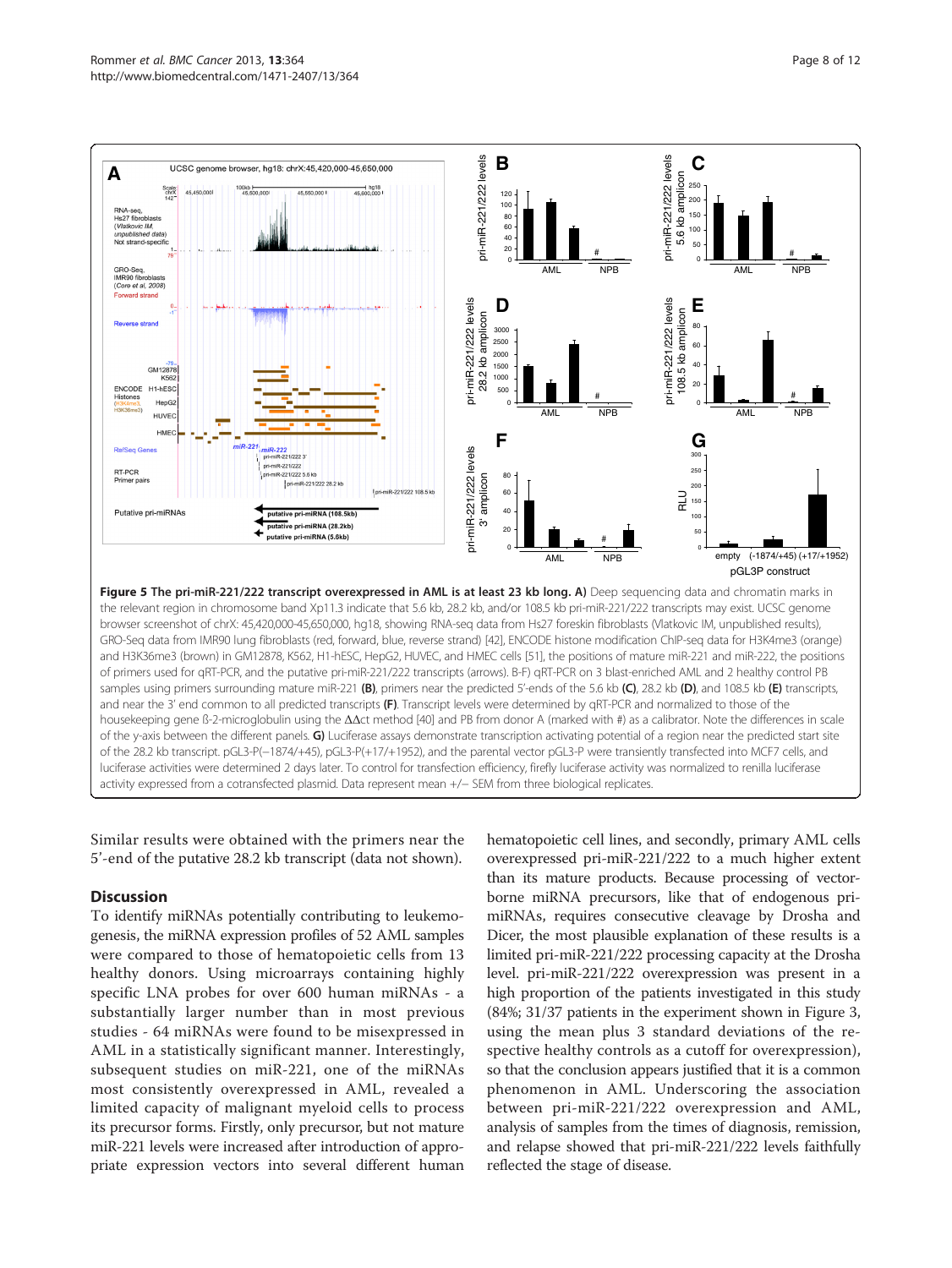<span id="page-8-0"></span>

As explanations for the elevated pri-miR-221/222 levels present in AML, pathologically increased transcription on the background of a physiologically limited processing capacity, or an acquired processing deficiency on the background of unaltered transcriptional activity may be considered. In disfavour of the latter possibility, a processing defect at the Drosha level does not necessarily lead to an accumulation of pri-miR molecules [[52](#page-11-0)-[56](#page-11-0)]. Also, it could not easily be reconciled with our own and published [[12,24,25,](#page-10-0)[44](#page-11-0)] observations that mature miR-221 and 222 are not down-, but upregulated in AML. Increased transcription of pri-miR-221/222, in concert with a limited capacity of hematopoietic cells to process this molecule, therefore likely accounts for its induction in AML. This

has not been proven, however, and will be the subject of future investigations.

A role for restricted miRNA processing capacities in tumor cells as well as in developmentally immature cells has been previously suggested by Thomson et al. [\[53](#page-11-0)]. These authors found that mature let-7 g was almost undetectable in embryonic stem (ES) cells and P19 teratocarinoma cells, although the corresponding primiRNA was as abundant as in E14.5 embryos and differentiated P19 cells, which expressed high levels of let-7 g. Similarly, decreased expression of 22 miRNAs in a panel of human tumors of various origins was not accompanied by a reduction in the corresponding pri-miRNAs, indicating that it was due to an acquired processing defect rather than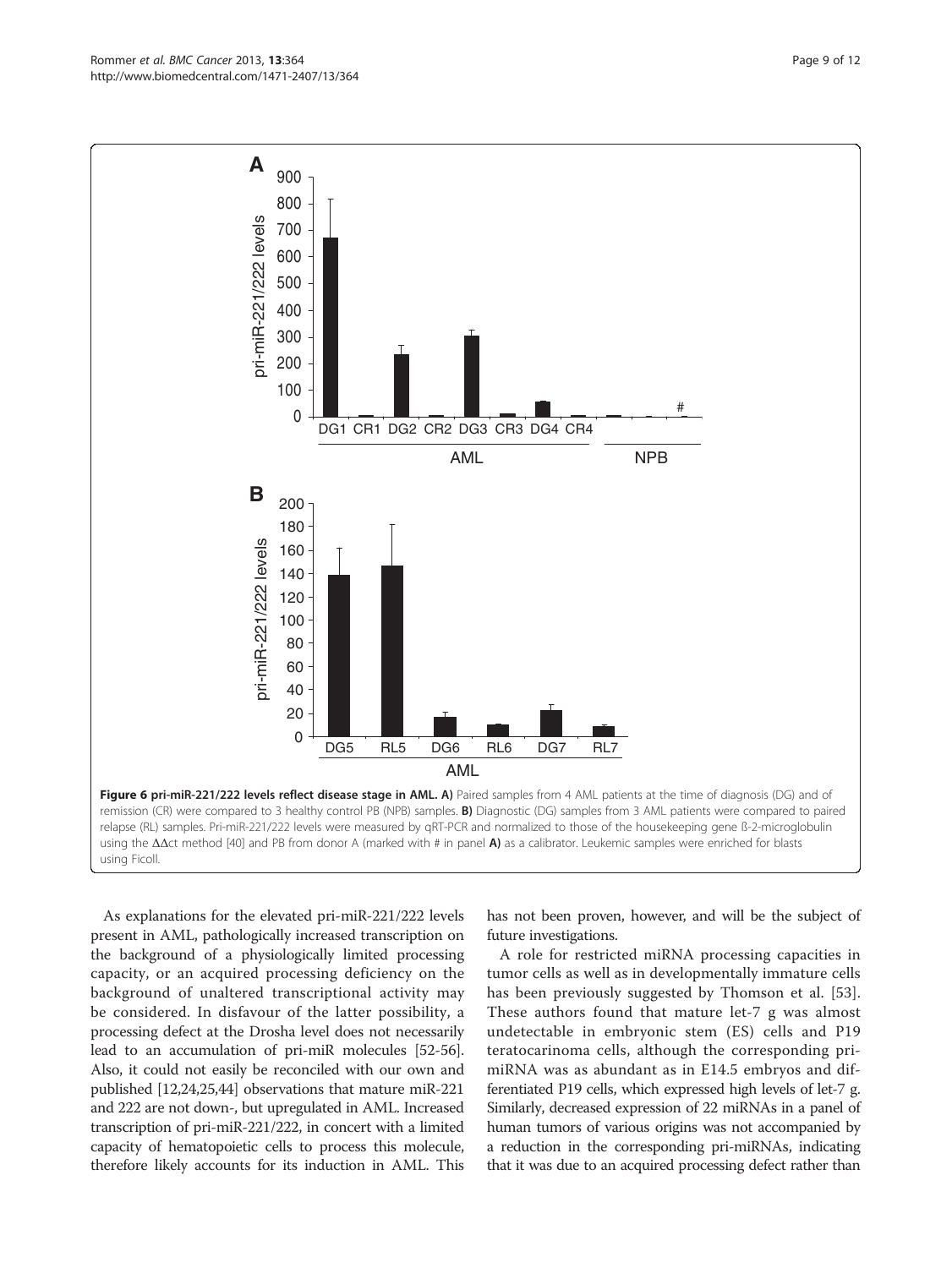<span id="page-9-0"></span>to transcriptional downregulation [\[53\]](#page-11-0). In contrast, our data show that in AML transcriptional upregulation on the background of a probably a priori limited processing capacity causes an elevation of pri-miR-221/222 levels. Despite of these differences, both studies concur to suggest a role for restricted miRNA processing in tumorigenesis.

Since pri-miR-221/222 is upregulated in a large majority of AML, either this overexpression per se or an event leading to it should be essential for leukemogenesis. In principle, elevation of pri-miR-221/222 levels could be a bystander effect of the induction of a nearby oncogene. However, according to human genome assembly 19 ([http://genome.ucsc.edu/\)](http://genome.ucsc.edu/) no known genes are located within a genomic region that extends from 0.7 Mb centromeric to 0.5 Mb telomeric of the mature miR-221 sequence. Also, co-activation of pri-miR-221/222 with an adjacent oncogene would not be able to explain why other pri-miRNAs are also overexpressed in AML. Alternatively, a transcription factor whose deregulation contributes to misexpression of cancer genes could also activate primiR-221/222 and other pri-miRNAs in trans. The possible identity of such a transcription factor is presently obscure. Thirdly, an acquired pri-miRNA processing deficiency might contribute to leukemogenesis by diminishing the production of mature miRNAs. This appears unlikely for the reasons outlined above. Fourth, inhibition of primiRNA processing could be a side effect of mutations whose primary oncogenic effect is unrelated to miRNA biogenesis. For example, mutations inactivating the transcriptional competence of p53 also interfered with miRNA processing [[57](#page-11-0)]. However, this defect was not accompanied by increased pri-miRNA levels [[57](#page-11-0)], and furthermore p53 mutations are infrequent in AML [\[58\]](#page-11-0), so that such a mechanism remains speculative at present.

Thus, even though a number of possibilities can be conceived to explain pri-miR-221/222 overexpression as a bystander effect of other oncogenic events, at present none of these is sufficiently plausible to discredit the possibility that pri-miR-221/222 may itself act as an oncogene. lncRNAs have recently received great attention as possible cancer genes with diverse ways of action, e.g. the regulation of chromatin and transcription [\[59\]](#page-11-0), and primiRNAs may represent a novel type of lncRNA. In a recent study, the primary transcripts of the let-7 family of miRNAs (pri-let-7) were reported to be able to regulate gene expression [[22](#page-10-0)], thus ascribing a biochemical function to this type of molecule. Furthermore, some lncRNAs have been reported to serve as precursors for small RNA species in addition to their well described functions as macro ncRNAs [[23](#page-10-0)[,60\]](#page-11-0). Of particular interest, H19, an imprinted RNA that is overexpressed in many tumors and displays oncogenic functions [\[61,62](#page-11-0)], has been found to host a miRNA [[63](#page-11-0)]. It can therefore be considered as an example of a pri-miRNA that at the same time acts as an oncogenic lncRNA.

## Conclusion

In this study we identified 64 miRNAs that were differentially expressed between AML and healthy controls, and may therefore contribute to leukemogenesis. Moreover, we found that pri-miR-221/222 was strongly overexpressed, but inefficiently processed, in a large proportion of AML, indicating that it may represent a novel molecular marker and a putative oncogene in this disease.

## Additional files

[Additional file 1: Table S1.](http://www.biomedcentral.com/content/supplementary/1471-2407-13-364-S1.doc) Patient and control samples used in this study. A) Healthy controls; B) AML samples used for miRNA microarray analyses and qRT-PCR; C) additional AML samples used for qRT-PCR; D) AML patients with follow-up samples. Cytogenetic risk categories for AML were defined as follows: t(8;21), inv(16), t(15;17), favorable; normal karyotype, other abnormalities, intermediate; 3q21q26 abnormalities, 5q-/-5, 7q-/-7, 11q23 abnormalities, 12p abnormalities, 17p abnormalities, complex aberrant karyotypes (greater than or equal to 3 abnormalities, excluding cases with t (8;21), inv(16), and t(15;17)), unfavorable.

[Additional file 2: Table S2.](http://www.biomedcentral.com/content/supplementary/1471-2407-13-364-S2.doc) A) Primers used for Sybr Green based qRT-PCR. Fwd, forward, rev, reverse. Unless specifically mentioned otherwise, pri-miR-221/222 was measured with the primers pri-miR-221/222 fwd and rev, which partially overlap with the miR-221 precursor sequence. **B)** Primers used to amplify and clone the promoter of the putative 28.2 kb pri-miR-221/222 transcript. Fwd, forward, rev, reverse. The transcription initiation site as predicted based on deep sequencing and histone mark data was defined as position +1. The SacI and XhoI restriction sites added for the purpose of cloning are underlined.

[Additional file 3: Table S3.](http://www.biomedcentral.com/content/supplementary/1471-2407-13-364-S3.doc) miRNAs significantly differentially expressed between AML and control samples according to microarray analyses. Separate comparisons were performed between AML and the three types of controls (CD34+; normal BM, NBM; and normal PB, NPB). Only miRNAs that were expressed in at least half of the relevant samples were considered for each comparison. Correction for multiple hypothesis testing was performed according to Benjamini and Hochberg [\[43\]](#page-11-0). False discovery rates (FDRs) <0.05 are highlighted in grey. log2 ratios between mean expression values in AML and controls are also indicated; positive values indicate that a miRNA is expressed at higher levels in AML than in the respective control.

[Additional file 4: Table S4.](http://www.biomedcentral.com/content/supplementary/1471-2407-13-364-S4.doc) miRNAs associated with preclinical or clinical parameters in AML. Associations between miRNA levels and sex, age, FAB type, white blood cell count, blast percentage, lactate dehydrogenase (LDH) levels, cytogenetic risk, and achievement of complete remission (CR) were determined as described in Methods. rho, Spearman's rank correlation coefficient; pbsr, point biserial correlation coefficient; FDR, false discovery rate according to Benjamini and Hochberg [\[43](#page-11-0)].

[Additional file 5: Figure S1.](http://www.biomedcentral.com/content/supplementary/1471-2407-13-364-S5.pdf) Human hematopoietic cell lines, but not HeLa cells, fail to process vector borne miR-221. A) Human myeloid cell lines HL60, KG1, and KG1a were infected with pEZX-MR03-miR-221 or scrambled control vector and sorted for GFP positivity. Levels of mature miR-221 were determined by Taqman qRT-PCR and normalized to those of RNU6B using the ΔΔct method [\[40\]](#page-11-0). For each cell line, non-infected cells were used as a calibrator (not shown). B) HeLa cells were transiently transfected with pEZX-MR03-miR-221 or scrambled control vector. 2 days later, miR-221 expression was measured as in A. C) GFP positive, pEZX-MR03-miR-221 or control infected HL60, KG1, and KG1a cells were subjected to qRT-PCR for the vector borne precursor form of miR-221. Expression levels were normalized to those of ß-2-microglobulin, using non-infected cells as a calibrator (not shown).

[Additional file 6: Figure S2.](http://www.biomedcentral.com/content/supplementary/1471-2407-13-364-S6.pdf) Promoter activity of a region near the predicted start site of the 28.2 kb pri-miR-221/222 transcript. The parental vector pGL3-P and its derivatives pGL3-P(−1874/+45) and pGL3-P(+17/ +1952) were transiently transfected into 293 T (A) or HeLa (B) cells, and luciferase activities were determined 2 days later. To control for transfection efficiency, firefly luciferase activity was normalized to renilla luciferase activity expressed from a cotransfected plasmid.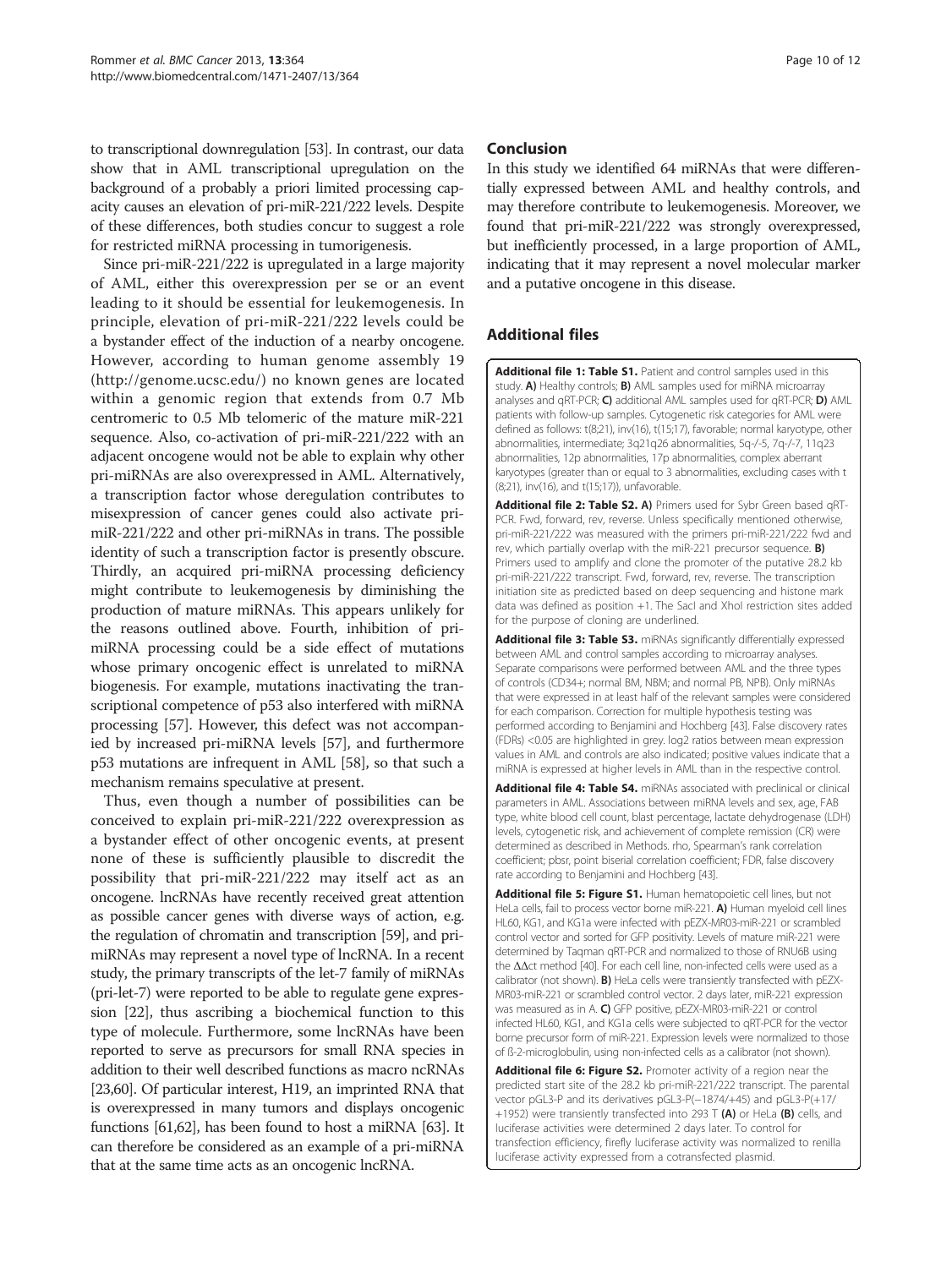#### <span id="page-10-0"></span>**Abbreviations**

AML: Acute myeloid leukemia; BM: Bone marrow; CR: Complete remission; hg: Human genome assembly; FAB classification: French American British classification; FBS: Fetal bovine serum; FDR: False discovery rate; GRO-Seq: Global run-on sequencing; HSPC: Hematopoietic stem and progenitor cell; LDH: Lactate dehydrogenase; LNA: Locked nucleic acid; lncRNA: Long noncoding RNA; miRNA: MicroRNA; MNC: Mononuclear cells; NBM: Normal bone marrow; NPB: Normal peripheral blood; nt: Nucleotide; PB: Peripheral blood; premiRNA: Precursor microRNA; pri-miRNA: Primary microRNA; qRT-PCR: Quantitative reverse transcriptase polymerase chain reaction; RISC: RNA induced silencing complex; SD: Standard deviation; SEM: Standard error of the mean; TSS: Transcriptional start site; UCSC: University of California Santa Cruz; WBC: White blood cell count.

#### Competing interests

The authors declare that they have no competing interests.

#### Authors' contributions

AR, KS, CS, ME, MS, and IV designed and performed experiments and interpreted their results. HH carried out statistical and bioinformatic analyses. RK, SCR, PV, and HS provided patient samples and clinical information. RW designed the study, interpreted data, and wrote the manuscript. All other authors read and approved the final manuscript.

#### Acknowledgements

This work was funded by the Austrian National Bank (OeNB), grant no 12505, the Austrian Science Foundation (FWF), grants no P19795 and P20920 to R. W., and a Clinical Research Grant of the Austrian Society of Hematology and Oncology (OeGHO). None of these funding bodies had any role in the design of the study, the collection, analysis, and interpretation of data, the writing of the manuscript, or the decision to submit it for publication. miR-Vec-221 and empty miR-Vec were kindly provided by the Agami lab [[38\]](#page-11-0). Michael Wagner and Holger Daims of the University of Vienna kindly allowed access to their microarray scanner. Karin Lind and Trang Le are gratefully acknowledged for administrating patient samples and data. Finally, we thank Denise Barlow (CeMM, Vienna, Austria) for the unpublished RNA-seq data.

#### Author details

<sup>1</sup>Department of Medicine I, Medical University of Vienna, Währinger Gürtel 18-20, 1090 Vienna, Austria. <sup>2</sup>Comprehensive Cancer Center of the Medical University of Vienna, Vienna, Austria. <sup>3</sup>Biocenter, Division of Bioinformatics, Innsbruck Medical University, Innrain 80, 6020 Innsbruck, Austria. <sup>4</sup>Present address: Institute of Pharmacology and Toxicology, University of Veterinary Medicine, Vienna, Austria. <sup>5</sup>Institute for Genomics and Bioinformatics, Graz University of Technology, Petersgasse 14, 8010 Graz, Austria. <sup>6</sup>Center for Molecular Medicine of the Austrian Academy of Sciences, Lazarettgasse 14, Vienna, Austria. <sup>7</sup>Division of Hematology and Hemostaseology, Department of Medicine I, Medical University of Vienna, Währinger Gürtel 18-20, 1090 Vienna, Austria. <sup>8</sup>Ludwig Boltzmann Cluster Oncology, Währinger Gürtel 18-20, 1090 Vienna, Austria. <sup>9</sup>Division of Hematology, Medical University of Graz, Auenbruggerplatz 38, 8036 Graz, Austria.

#### Received: 7 February 2013 Accepted: 10 July 2013 Published: 29 July 2013

#### References

- 1. Mrozek K, Marcucci G, Paschka P, Whitman S, Bloomfield C: Clinical relevance of mutations and gene-expression changes in adult acute myeloid leukemia with normal cytogenetics: are we ready for a prognostically prioritized molecular classification? Blood 2007, 109(2):431–448.
- Lowenberg B: Acute myeloid leukemia: the challenge of capturing disease variety. Hematology Am Soc Hematol Educ Program 2008:1–11.
- 3. Grimwade D, Walker H, Oliver F, Wheatley K, Harrison C, Harrison G, Rees J, Hann I, Stevens R, Burnett A, et al: The importance of diagnostic cytogenetics on outcome in AML: analysis of 1,612 patients entered into the MRC AML 10 trial. The Medical Research Council Adult and Children's leukaemia working parties. Blood 1998, 92(7):2322–2333.
- Schoch C, Kern W, Schnittger S, Buchner T, Hiddemann W, Haferlach T: The influence of age on prognosis of de novo acute myeloid leukemia differs according to cytogenetic subgroups. Haematologica 2004, 89(9):1082–1090.
- 5. Deneberg S, Guardiola P, Lennartsson A, Qu Y, Gaidzik V, Blanchet O, Karimi M, Bengtzen S, Nahi H, Uggla B, et al: Prognostic DNA methylation patterns in cytogenetically normal acute myeloid leukemia are predefined by stem cell chromatin marks. Blood 2011, 118(20):5573–5582.
- 6. Sill H, Olipitz W, Zebisch A, Schulz E, Wolfler A: Therapy-related myeloid neoplasms: pathobiology and clinical characteristics. Br J Pharmacol 2011, 162(4):792–805.
- 7. Dohner H, Estey E, Amadori S, Appelbaum F, Buchner T, Burnett A, Dombret H, Fenaux P, Grimwade D, Larson R, et al: Diagnosis and management of acute myeloid leukemia in adults: recommendations from an international expert panel, on behalf of the European LeukemiaNet. Blood 2010, 115(3):453–474.
- 8. Kern W, Haferlach C, Haferlach T, Schnittger S: Monitoring of minimal residual disease in acute myeloid leukemia. Cancer 2008, 112(1):4–16.
- 9. Marcucci G, Radmacher M, Maharry K, Mrozek K, Ruppert A, Paschka P, Vukosavljevic T, Whitman S, Baldus C, Langer C, et al: MicroRNA expression in cytogenetically normal acute myeloid leukemia. N Engl J Med 2008, 358(18):1919–1928.
- 10. Garzon R, Volinia S, Liu C, Fernandez-Cymering C, Palumbo T, Pichiorri F, Fabbri M, Coombes K, Alder H, Nakamura T, et al: MicroRNA signatures associated with cytogenetics and prognosis in acute myeloid leukemia. Blood 2008, 111(6):3183–3189.
- 11. Jongen-Lavrencic M, Sun S, Dijkstra M, Valk P, Lowenberg B: MicroRNA expression profiling in relation to the genetic heterogeneity of acute myeloid leukemia. Blood 2008, 111(10):5078–5085.
- 12. Dixon-McIver A, East P, Mein C, Cazier J, Molloy G, Chaplin T, Andrew Lister T, Young B, Debernardi S: Distinctive patterns of microRNA expression associated with karyotype in acute myeloid leukaemia. PLoS One 2008, 3(5):e2141.
- 13. Wieser R, Scheideler M, Hackl H, Engelmann M, Schneckenleithner C, Hiden K, Papak C, Trajanoski Z, Sill H, Fonatsch C: microRNAs in acute myeloid leukemia: expression patterns, correlations with genetic and clinical parameters, and prognostic significance. Gene Chromosome Canc 2010, 49(3):193–203.
- 14. Bryant A, Lutherborrow M, Ma D: The clinicopathological relevance of microRNA in normal and malignant haematopoiesis. Pathology 2009, 41(3):204–213.
- 15. Pelosi E, Labbaye C, Testa U: MicroRNAs in normal and malignant myelopoiesis. Leuk Res 2009, 33:1584–1593.
- 16. Pillai R, Bhattacharyya S, Filipowicz W: Repression of protein synthesis by miRNAs: how many mechanisms? Trends Cell Biol 2007, 17(3):118–126.
- 17. Breving K, Esquela-Kerscher A: The complexities of microRNA regulation: mirandering around the rules. Int J Biochem Cell Biol 2010. 42(8):1316–1329.
- 18. Kim V, Nam J: Genomics of microRNA. Trends Genet 2006, 22(3):165-173.
- 19. Newman M, Hammond S: Emerging paradigms of regulated microRNA processing. Genes Dev 2010, 24(11):1086–1092.
- 20. Winter J, Jung S, Keller S, Gregory R, Diederichs S: Many roads to maturity: microRNA biogenesis pathways and their regulation. Nat Cell Biol 2009, 11(3):228–234.
- 21. Krol J, Loedige I, Filipowicz W: The widespread regulation of microRNA biogenesis, function and decay. Nat Rev Genet 2010, 11(9):597–610.
- 22. Trujillo R, Yue S, Tang Y, O'Gorman W, Chen C: The potential functions of primary microRNAs in target recognition and repression. EMBO J 2010, 29(19):3272–3285.
- 23. Koerner M, Pauler F, Huang R, Barlow D: The function of non-coding RNAs in genomic imprinting. Development 2009, 136(11):1771–1783.
- 24. Li Z, Lu J, Sun M, Mi S, Zhang H, Luo R, Chen P, Wang Y, Yan M, Qian Z, et al: Distinct microRNA expression profiles in acute myeloid leukemia with common translocations. Proc Natl Acad Sci USA 2008, 105(40):15535–15540.
- 25. Isken F, Steffen B, Merk S, Dugas M, Markus B, Tidow N, Zuhlsdorf M, Illmer T, Thiede C, Berdel W, et al: Identification of acute myeloid leukaemia associated microRNA expression patterns. Br J Haematol 2008, 140(2):153–161.
- 26. Merkel O, Hamacher F, Laimer D, Sifft E, Trajanoski Z, Scheideler M, Egger G, Hassler M, Thallinger C, Schmatz A, et al: Identification of differential and functionally active miRNAs in both anaplastic lymphoma kinase (ALK) + and ALK- anaplastic large-cell lymphoma. Proc Natl Acad Sci USA 2010, 107(37):16228–16233.
- 27. Hackl M, Brunner S, Fortschegger K, Schreiner C, Micutkova L, Muck C, Laschober G, Lepperdinger G, Sampson N, Berger P, et al: miR-17, miR-19b, miR-20a, and miR-106a are down-regulated in human aging. Aging Cell 2010, 9(2):291–296.